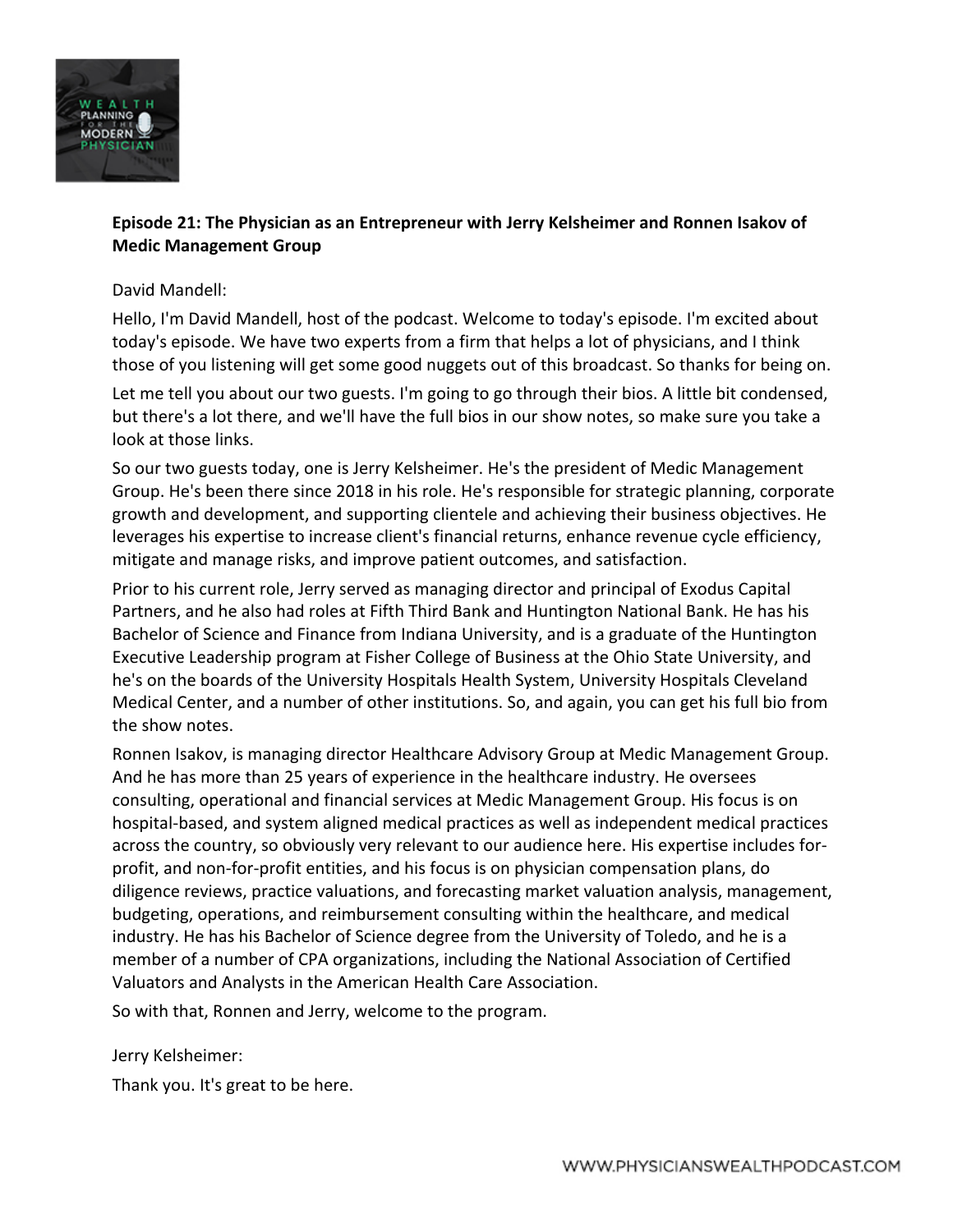

Ronnen Isakov: Thank you very much.

## David Mandell:

It's great to have you guys. So, the theme of today's talk or today's discussion, which comes up in a lot of our past interviews that I've done with physicians themselves is the physician as entrepreneur. And in fact in our first year of this podcast, I've chosen a lot of our OJM clients and docs that I've known who have an entrepreneurial streak in them, either in creating their own practice, or some other venture. So that's the theme here. Before we get into a couple of questions about entrepreneurialism and those things, I've read your bios, but maybe in a little more plain English, what do you guys do in helping with docs every day? What challenges on a typical day are you helping physicians with? Ronnen, we'll start that with you.

## Ronnen Isakov:

Sure. David, first, thank you for the invitation to be on the podcast, I'm really looking forward to it. So MMG, as you mentioned, we are basically a physician centric managed service organization. We really are working with our physician clients on a day-to-day basis, helping them operate, manage their practices, helping them look at alignment opportunities if they are in that area with hospital systems, or other large independent practices. And we're doing this all over the country. We do a lot of, as you mentioned, some valuation work, helping our practices bring on new providers, or looking at some strategy on exits, or what they want to do in the future. So very much at the base of many of our groups is that entrepreneurial mentality of many of our practices. So I think for us, this is right up our alley on this topic.

## David Mandell:

Excellent. And Jerry, why don't you take a moment talk about what you are doing with docs on a day-to-day basis.

#### Jerry Kelsheimer:

Sure, David. And again, thank you very much for having us today. It's great to be with you and also good to be with your audience. It's a real honor to be on today's podcast. So, as Ronnen said, MMG is an advisor to independent system owned practice groups, as well as health systems on a national basis. To be a bit more granular, we would engage with our clients as a consultant, or an advisor partner in things such as strategy and planning, project management, and the actual execution of plans that may be made, supported transactions, compensation, valuation work, payer negotiations, and much more.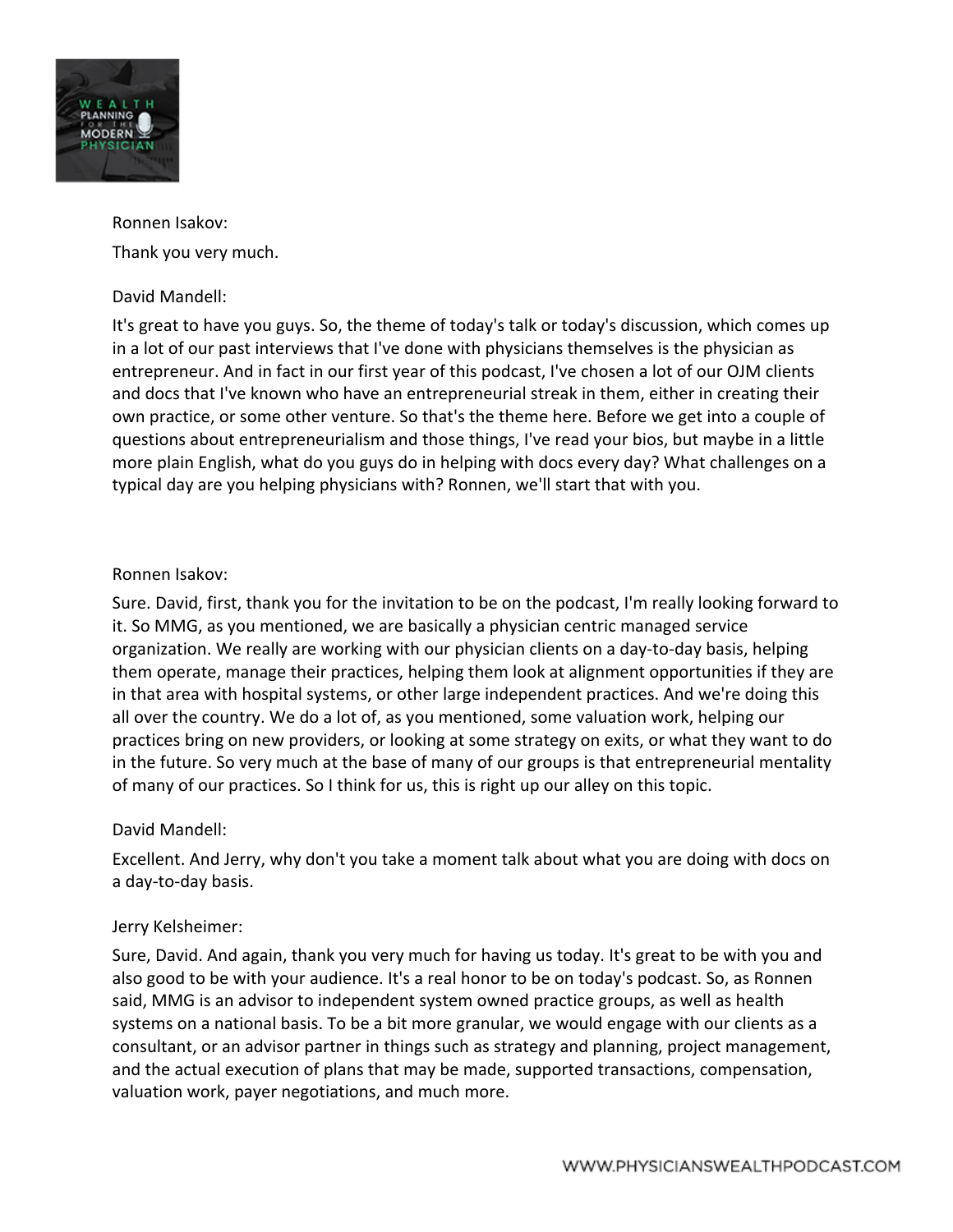

Additionally, we serve as a back office service provider, and most of us think of that in terms of conventional back offices with the term MS so embedded, that is in fact what we are, a revenue cycle outsourcing solution for clients, and provide other conventional back-office administrative services. But added to that, what I would characterize as really preparation for practices to develop infrastructure to support the demands of the value-based environment of tomorrow. So application of data, and actionable data technology, as well as talent.

## David Mandell:

So in terms of getting beyond the jargon, for some of the docs they may understand all that, but for those who don't, so let's say they have a practice and they're looking for help, it sounds like you do anything from figure out how they're going to compensate new docs who come in, or review what they've got and maybe try to improve it because there's some problems bubbling up, or I remember Jerry, you had told me one time in a conversation that a practice lost their practice manager CEO, and you guys acted as the temporary CEO, and helped them hire a new one. It's a lot of big range of issues, and problems that you help practices with either on a short-term basis, or a continuing basis. Would that be accurate?

#### Jerry Kelsheimer:

Yeah, you have more or less summarized it, as we're focused on the business of healthcare for our clients, so that our clients remain focused on patients, clinical execution, quality and outcomes.

#### David Mandell:

Got it. So, anything that's business-related you probably have somebody in the firm that can help them on that?

Jerry Kelsheimer:

That's correct.

## David Mandell:

So let's talk about the entrepreneurial focus, that theme for a second. What do you think makes thinking like an entrepreneur, that mindset, more important for the physician today here in 2021, than might have been in the past? What do you think about that?

#### Jerry Kelsheimer:

David, I start with just the simple definition of an entrepreneur. An entrepreneur is one, by definition that takes above average risk to generate above average returns. And I'm guessing our physician listeners today would agree with me in my statement today. I think the business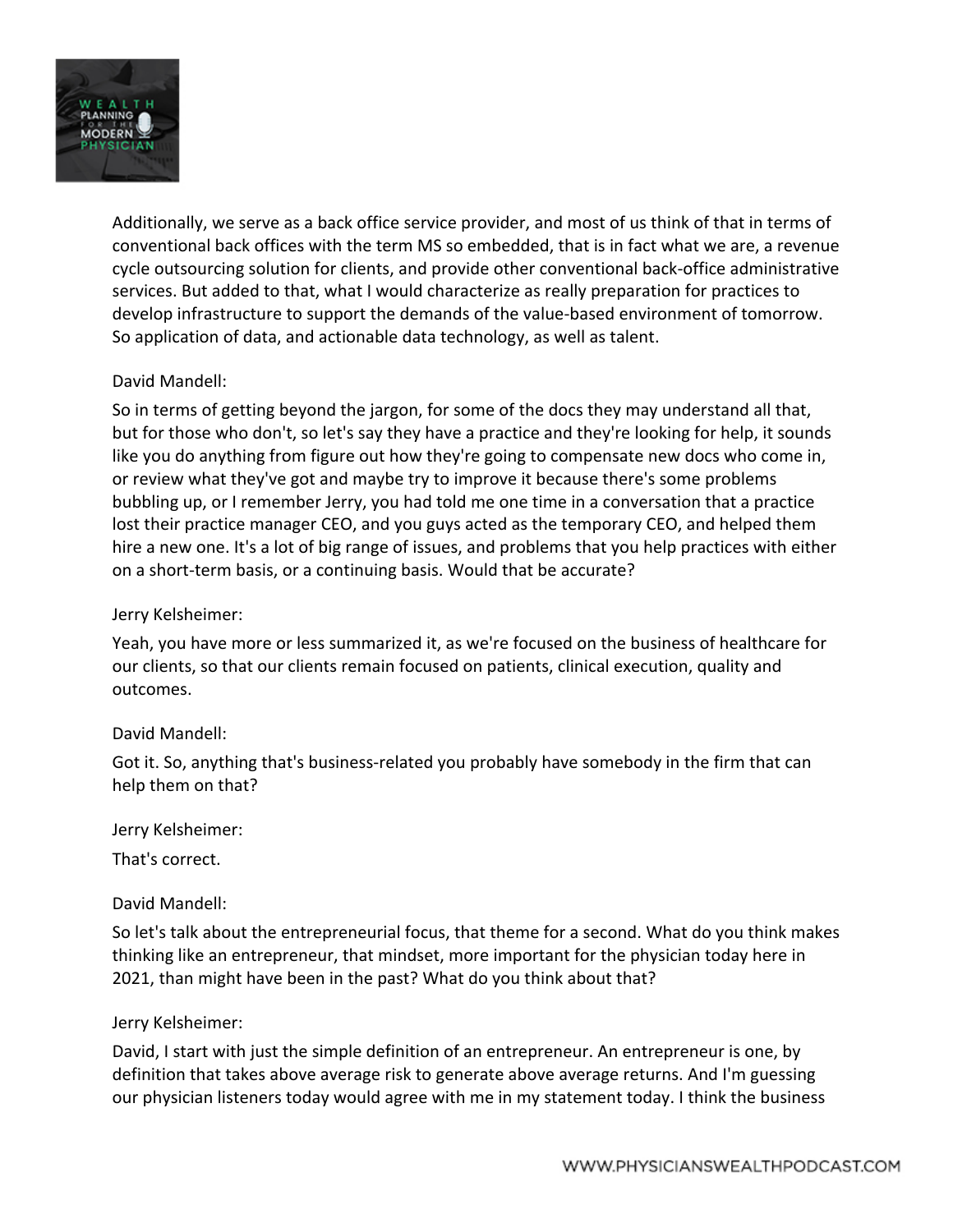

and the practice of healthcare today, it does involve risk. Perhaps more than it ever has in various ways. And for sure offers return for those that are consciously and purposefully looking to take advantage of it. We're much more so today than we would have been in periods past in an environment where the consumer has access, has information, and demands certain things of providers. It's an increasingly competitive marketplace with new entrance to the delivery space.

We have a less predictable environment perhaps than we've had at times in the past, regulatory compliance, payer behavior, et cetera. And in all of that as a physician entrepreneur, we could say there's value to be created and had, also potentially value to be diluted and lost. So important, we'd say to our clients to remember that the physician today, maybe more so than ever, is competing with business people who are focused on things such as industry consolidation and integration. Patient, and consumers, and payers have become more and more sophisticated. We compete as healthcare providers with those business interests that are looking to create new revenue streams, as well as lock down and lock others out to preserve their own revenue streams. And as you mentioned earlier in my comments about the MSO framework, we're operating and will I think, continue to operate much more of a value-based arena where risk taken stands to be rewarded. So bottom line physician entrepreneurs act and execute the mission, and also to create value with that value serving to preserve mission, and ensuring alternatives over time.

#### David Mandell:

Ronnen, let's just say I'm an orthopedic surgeon, or urologist, or ophthalmologist, and I'm in a group of five docs or 10 docs, 20. What would separate my thinking, or what would be an example, or this group is thinking entrepreneurial, this group is not? Obviously they're spending most of their time seeing patients and all of that, but what do you see that tells you this group is thinking that way? Is it the way they are asking questions about opportunities they're not doing today? Either of you take that however you think it makes sense.

#### Ronnen Isakov:

Sure. I'll take a first stab at it and it's 100% right. And I think it's the thinking and doing what we've seen within the practices. I think when you look at the landscape of privately owned entrepreneurial independent practices versus employed groups, the shift over the last 10, 15 years has been really dramatic. Especially if we think about us here in the Cincinnati marketplace, where I think we're down to maybe a handful of primary care practices that are still independent versus not system owned, what has changed in their environment? And so for a lot of those groups, you mentioned orthopedics, or you've mentioned urology, it's something to what even Jerry mentioned, is finding additional value based opportunity value, looking outside of the normal day to day operations of those practices, looking at other revenue streams, looking at ancillary services has really changed in how you get reimbursed over the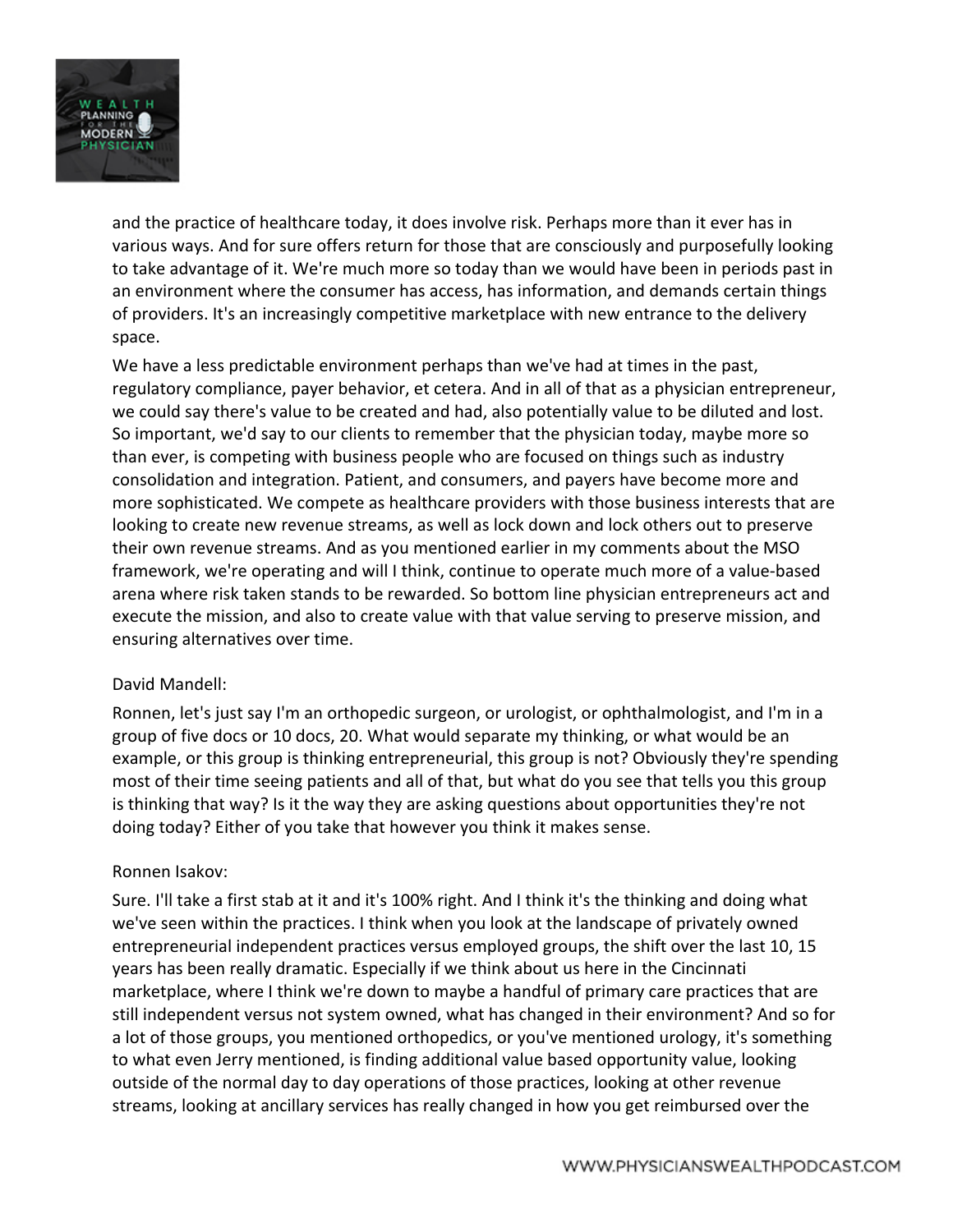

last few years. A lot more in the way of joint ventures that specialize like the orthopedic groups are doing when they're getting a lot more involved ambulatory surgery centers.

So it's really looking at a much bigger global aspect of their practices. I think as mentioned, our objective and even within MMG is to take away the day-to-day operations, and the administrative burdensome of the practices to allow physicians really focusing on clinical aspects of their practices, but for a part that has changed so dramatically that they really have to be partners with us in the business aspect, and really looking at opportunities. And I'll go into a little bit more depth than some of the other questions for their head. But as you mentioned, the value based other managed care, Medicare advantage programs, all these new ways that we're seeing reimbursement happening, and how are we going to get paid in the future, is forcing a lot of our groups and practices to think differently today than they did maybe even three to five years ago.

## David Mandell:

What are some of the questions that some of the owners maybe they're asking themselves, but they should be getting some outside input like your firm, what are some of those key critical questions? And what are making those questions relevant in terms of the opportunities that they might open up?

#### Ronnen Isakov:

I think that's a great question. And I think what we're seeing is the definition of success is really changed for a lot of these practices and for a lot of our entrepreneurial groups. So many of them started up however many years ago, really focusing on patient care. I want to have my own practice, taking care of my patients, providing a great clinical service, and financially I'll know I will be okay. And I think that has changed a lot of asking, what does success look like for me from not just now the clinical perspective, but also from a business perspective? The HR, the human resource requirements that go along with owning a practice are so much more relevant today than they were in the last few years. So I think that definition of success for a lot of our groups, and our practices is very important.

We were seeing also a big change in risk tolerance. What is the appetite for staying independent for those groups? Especially when if I take my physician hat and say, so many of my peers have either sold to health systems, joined large, independent specialty groups. Venture capital clearly having a big impact in the healthcare world. So just what is my risk tolerance to stay independent, or do what I really love to do from a clinical perspective? But understand the burdensome from a financial and administrative side. So I think those are big questions that hopefully your audience are thinking about, or talking about. I mentioned again, and how do we continue to differentiate ourselves among our peers, and among our different groups? And it's not just from our patient side, but really even from staff, and system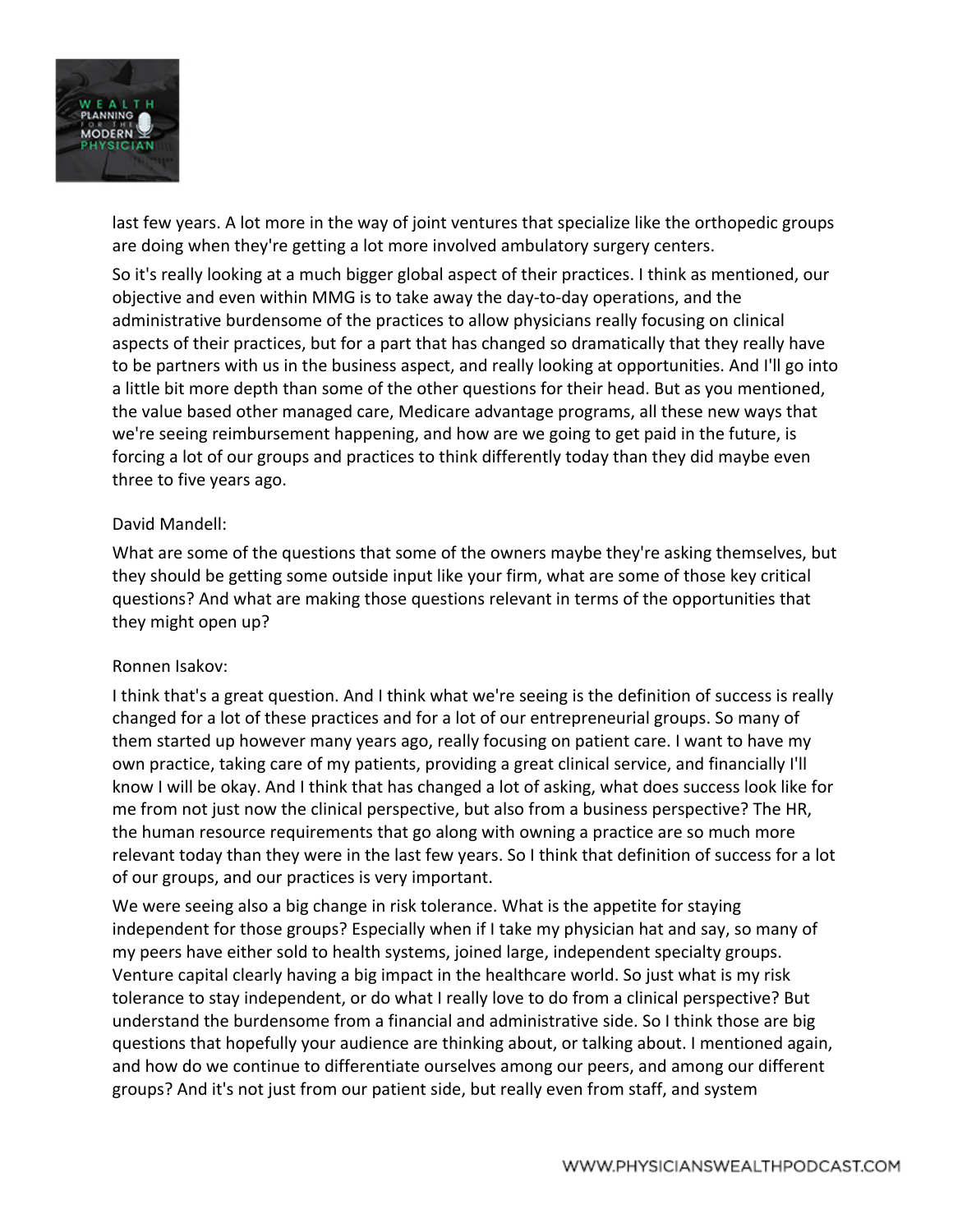

affiliations. Most major systems are desperate to have some type, especially our specialty groups to have some type of alignment, or affiliation with. And so for those groups

You definitely have the upper hand where you can still if you are, and still on the independent side have the ability to align with multiple groups, and just broaden your market, but also understand that from a referral basis and where your referrals are coming, especially again, for our specialty based practices and groups, that referral basis, when a lot of it is owned by employed health systems, how do you stay affront of that? So marketing has become a really important area. I think, hopefully our groups are really asking us questions about, how do we continue to market ourselves appropriately? Not just to our current clients, or our current patients, but even to our referring physician groups that we've worked with over all these years. Who are the right groups to continue to have those conversations with?

And then I think at the end, and when I say end, but really what is our end game for most of our groups? For us is, what is succession look like? Are we doing it internally? Are we looking at a succession plan with the next generation of our physicians to take over? Are we looking at a pure exit strategy completely from an M and A perspective, from position and hospital-based practices? And for a lot of our groups, and hopefully I'm sure your audience are having this conversation all the time is, what is that work life balance supposed to be like going forward? I think those are really some critical questions that we're asking our clients, and I'm sure your audience are either asking you, or especially in some of the work that you're doing as well. I think those are important points.

#### David Mandell:

You mentioned a number of things there I want to comment on. First, was separating the business in the clinical. And I talk about my family, of course, going back almost 100 years, practicing medicine very different from my brother, than my father, and my grandfather. And so these business issues become even more important than the idea. And I've written about this before is, the idea of doing good by your patients it doesn't conflict with doing well from a financial point of view. You can have both of those, but you have to make them both goals. In the past, you just say, hey, if I just do it well, if I'm a good enough doctor, the financial part will come, while we all probably know some very good physicians who are very good practitioners, but they're not very good business people, and I can tell you from an OJM perspective they may not be hitting their personal financial goals. They may not be able to get to retirement when they want, because they totally ignored the financial side of things. So bringing that up front and asking those questions is important.

One of the other things you mentioned that I thought was interesting, especially for specialists, which most of the folks listening to this probably are, is doing an analysis of where you're getting your referrals from? Because if a bunch of competitors take over those practices and they have one group that competes with you, well, you may not be getting those referrals, or at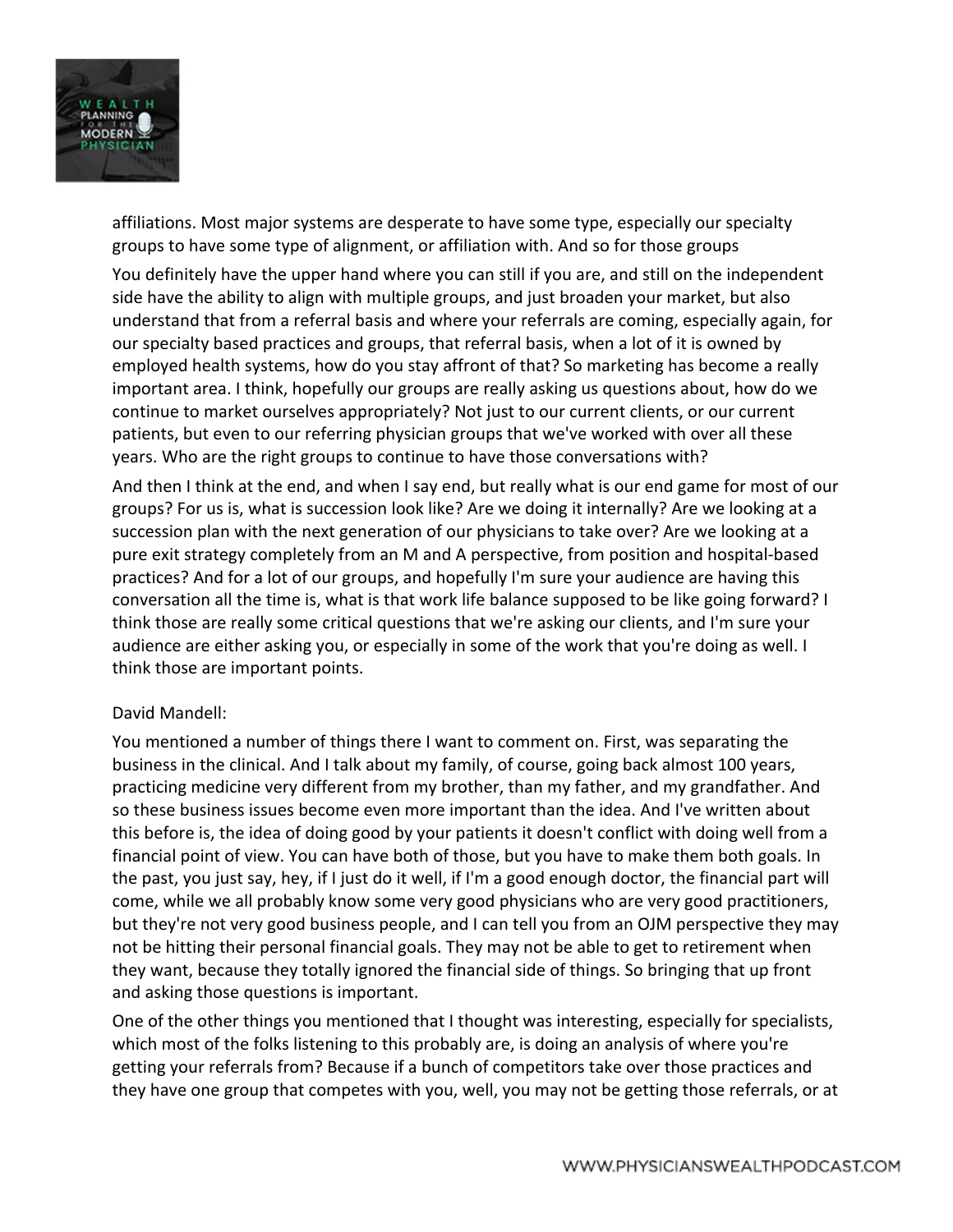

least a lot of them going forward. And then that tied into your next point, which is marketing. And you do see it more. Certainly down in South Florida in the freeways, you see a lot of hospitals and groups marketing to come to, direct to the consumer, this is the best orthopedic practice, or this is where you come if you have a heart issue or et cetera. That's the business of medicine, and I think part of your point, Ronnen, is that the physicians and the groups can't ignore that. They have to at least be aware of what's going on, and maybe be a participant in that.

## Ronnen Isakov:

Absolutely, I can give you so many examples of some of our groups who have that long term relationships with their referral sources, and they'll even today get a call from the physician saying, we'd love to refer to you, but reality is our hospital, or our alliance system that we're involved with, I'm sure you've heard this terminology there's a thing called leakage, they're really watching it. So as much as we'd love to refer to you and we know what a fabulous job you do from a clinical perspective, we just can't. So as I mentioned, that changes your whole marketing.

And as you mentioned, also from the financial side, just want to reiterate that yes, you can't be working on the blinders anymore and just expect it. If you're not really ensuring that what you're doing is being build out appropriately, and then once it's get build out and coded appropriately, you actually getting reimbursed, or paid for that service, it's going to have a significant impact on your practice. And then from the expense perspective similar oversight, from a malpractice, from fixed cost, various staffing expenses. The business of medicine has really become the business of medicine. You really have to have a good understanding on both sides of it today.

#### David Mandell:

I agree with that, and I think those concrete examples are really helpful for folks. So beyond the questions, and business in marketing, and in referrals, what about big picture, what I would call a strategy planning. Things like goal setting, and strategy, and laying out maybe a strategic plan, how important are those? And how do you see those being implemented with your clients, or with other practices?

#### Jerry Kelsheimer:

David, I think I'll segue into an answer to that specific question maybe by even jumping back to the response of Ronnen just gave, which I think it was a very good one to your question, of what questions should a physician leader, a physician practice owner, be asking him or herself today. I think one of the most important questions that we can ask ourselves today in the business of healthcare is, what's going to be required of me one year into the future? Three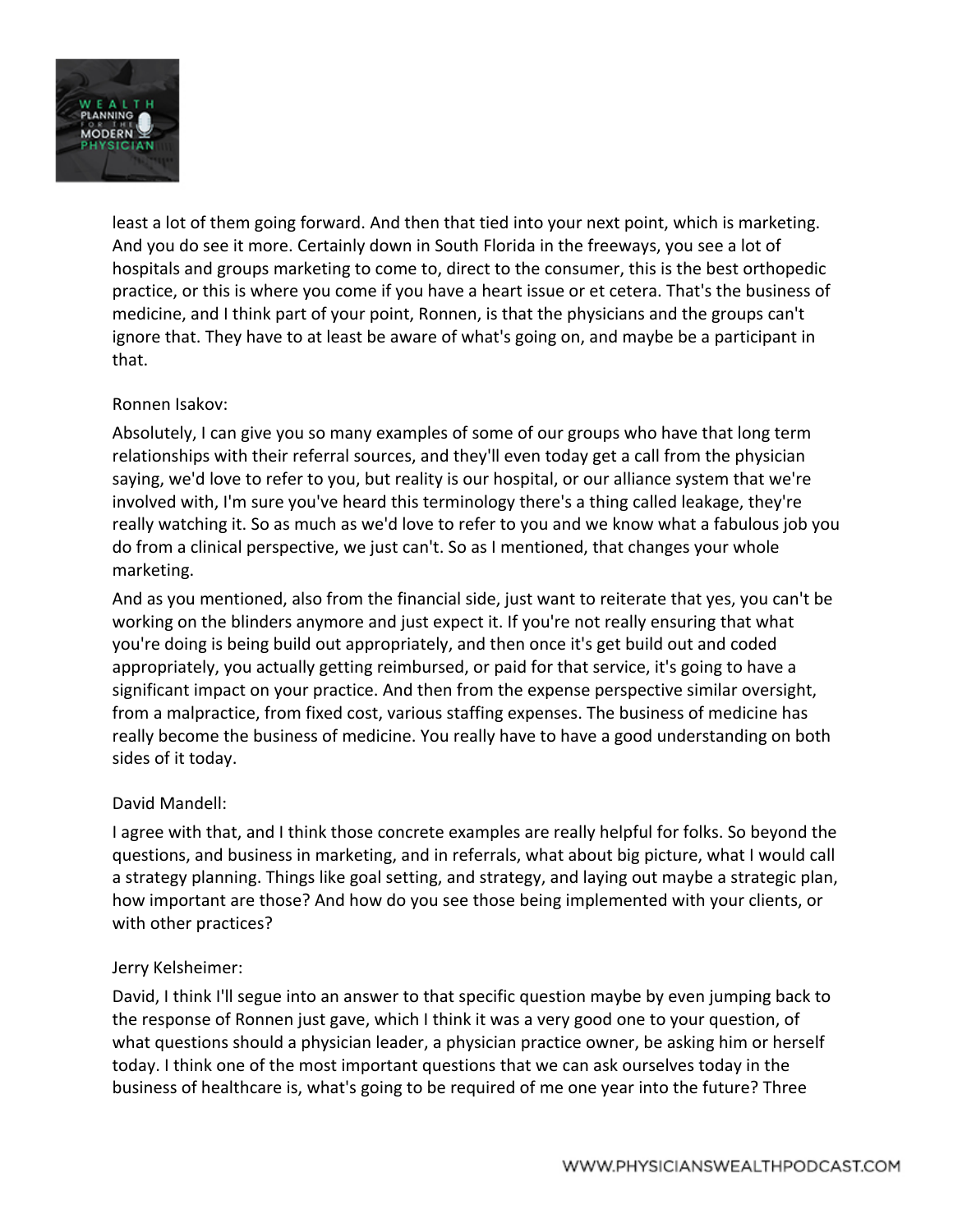

years into the future? Five years in the future? We operate in an ever-evolving marketplace that has significant changing demands. And so I want to be honest with myself about what it's going to take to be able to maintain our current state, and arguably depending on where I'm at in my life plan. And I think both business plans, and life plans need ultimately to align, is it going to get me to where I need to be?

True entrepreneurs, and the physician entrepreneurs as we would characterize it as vision and purpose seeks or defines success, as Ronnen references, knows what winning looks like to them. And it doesn't have to be the same for myself as it is for my peer. It's such goals, ultimately that will help us create that roadmap, or that target for success. So, as I said earlier, I'm a believer, and we as a firm are a believer that it's critical to align those life, and personal objectives with the objectives that we might have for our practice and for our business.

So if alignment of life plan with businesses is an objective, or an outcome, strategy and planning is how we make that happen. It starts with knowing what we want. Being able to assess opportunities in our practice market. Execute against those opportunities. Create value with intentional execution, both clinical and business. And then ultimately for many to most practices, just taking a practical view on demographics today. It often involves timing of an exit, relative to what's the right value, and what's the right time. When am I ready? When's my family ready? When are my partners ready for perhaps that event? And ultimately a role that we'll play with clients is supporting their efforts, the plan to be successful, and to be purposeful, and accomplishing objectives.

#### David Mandell:

So in a couple of questions, we'll get to the exit. That's the one I have my last question on, but before we get there. Is it part of your process typically to, I won't say force, but work with the clients to put together an actual written plan? Because I think there are many practices, and especially smaller ones, you may not have it. It may be in their mind, in the key partners to some degree, but it's not a real one page executive summary, this is our plan. This is the numbers we want to hit in year three, or five, or some financials around. Is that part of the discipline you're trying to bring to practices often when they don't have it?

#### Jerry Kelsheimer:

Yeah. We like that word 'influence' as opposed to force. Sometimes I myself need to be influenced in the work more so than others, but I'm a believer and would suggest that we as a firm believe that what matters can, and should be measured. Ultimately to achieve outcomes, important to know what the desired outcome is to have tactical steps that we might take to influence positive outcomes, to create, I'll call them milestones, or mileposts so that we can measure our progress as we strive to achieve those outcomes. And also a realistic view that again, as we've said a few times today, in a world that changes often, a systematized approach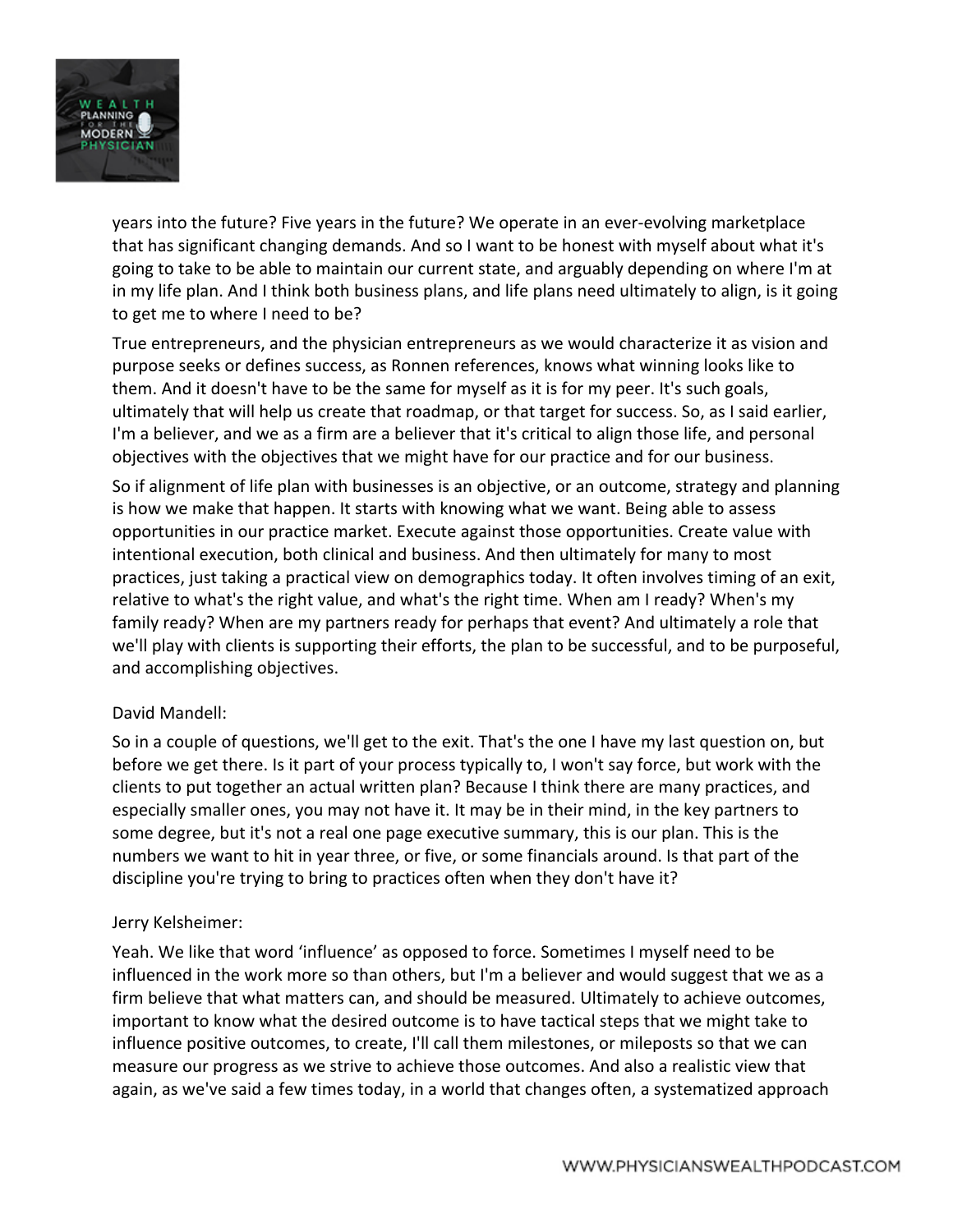

in a practical way evolve the plan as it needs perhaps to be evolved. So that's the long answer. The short answer is yes, they're very strong believer in planning, and again, differentiating the notion of strategy, which is the big picture evaluation of what's possible from tactics, which are those things that we do each day to make strategy real, and alive, and ultimately the right things happen.

## David Mandell:

That makes sense. And I agree that 'influencing' is a good term in getting folks to put off on ideas they have in a general sense, or in partner discussions, and some minutes, but into a real plan. Not that it's going to be locked in forever, because things do change, but it's hard to really start to execute if you don't have some written plan to start with. Because it's starting to get a little from implementation, when you don't have something written down, it keeps your guideposts there.

## Jerry Kelsheimer:

David, I've always said inertia a very powerful force. And inertia is alive and well in all of our day to day. If I'm a clinical provider I'm busy, and I'm busy doing things that matter very much to my patients. And they matter to me personally, it's a way I chose my profession. Sometimes at the end of the day, the literal end of the day, I'm used up. I don't have the time to pause and think about did I do the right things to move myself along my journey, in my life plan, and my business plan to the outcome I'm looking for. And so some element of structure around that we've seen proven to be very helpful in helping our clients achieve great outcomes, and help them to reach their potential in a, not just to continue to progress.

## David Mandell:

And that's the same approach that we have at OJM Group, and it's the same challenge really on the personal financial element. You're working all day seeing patients, and then you've got kids, and it's like, am I on the right path that I want to be on? And when do you work on the practice, not just in it, that E-myth, which is a great book. So last question as we wrap up, you mentioned a little bit of both of you about exits, and we've certainly seen in our journey, we've talked about this. Private equity coming pretty significantly into the medical space, especially in certain practice areas, a lot of roll-ups going on and physicians now thinking about, probably all have been thinking for the last decade really about getting merged up, or being acquired, et cetera, but now even with an investment element to it. How do you folks help folks think about that, or prepare, get the value, get the EBITDA where it needs to be, et cetera? So Ronnen, I'll throw that at you.

#### Ronnen Isakov: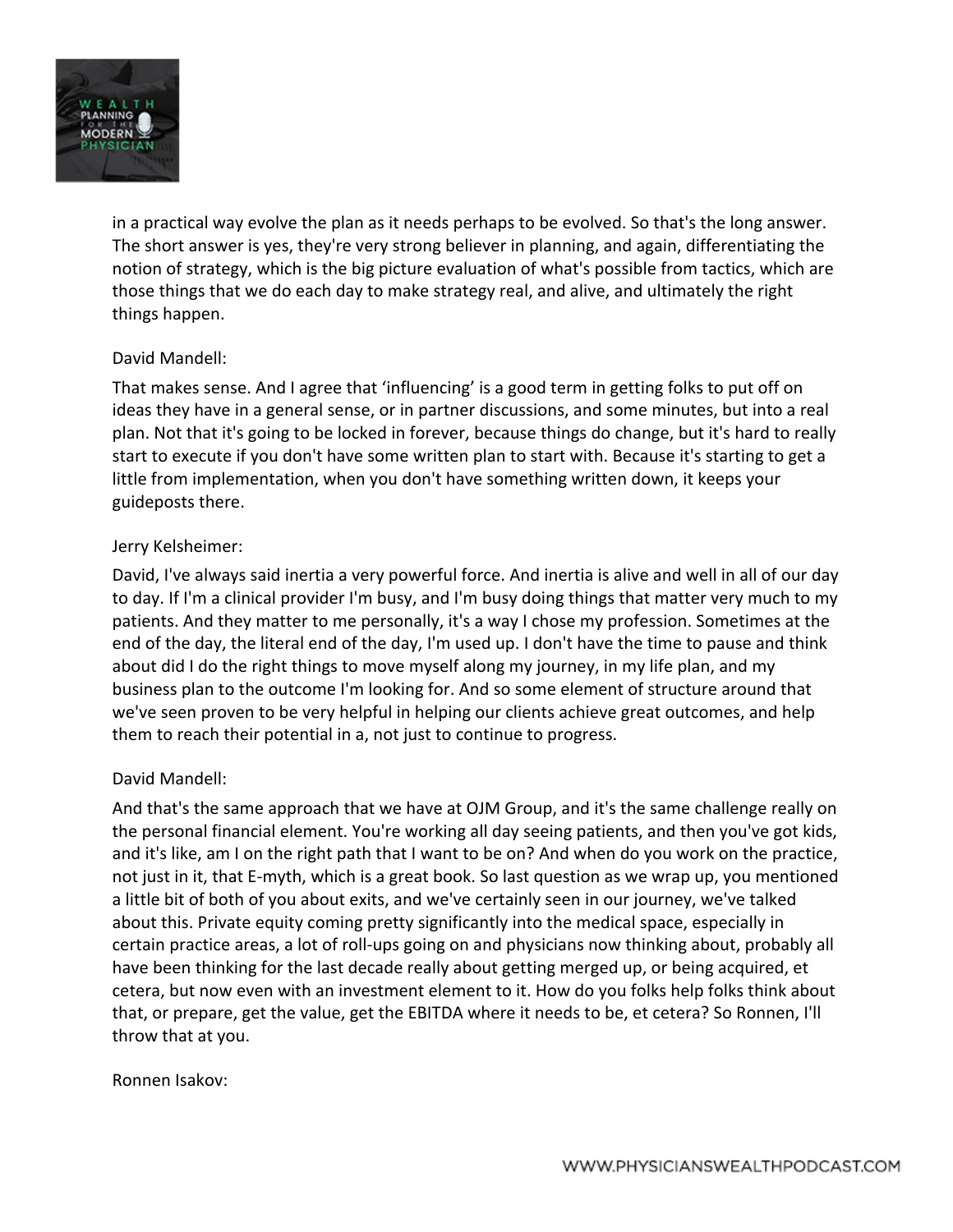

Sure. And just to tell, and even what Jerry was saying, and both you mentioning this a couple of minutes ago, it's all part of the plan, you have to be planning ahead. And this is a couple of years in the making, it's not something that can be really done overnight. But if you're starting today for thinking of the future, it's exactly what you mentioned in, what are we trying to plan for? So I still go back to the point one, if it is going to be a internal exit, if you want to call it that, where you've set up your practice from a buy-in, buy-out of your partners. Is the valuation there? Or are you really looking for an exit to a outside entity from a physician hospital owned employee practice? Or we're really looking at private equity?

And so, as you mentioned already earlier, it is how do you from a financial perspective maximize your earnings? From call it your EBITDA, your profit and loss statement to just show that financial growth. And I think the biggest success story that we have seen is I mentioned earlier a little bit, but also those that haven't been able to create additional revenue streams that really that flow to the bottom line and helps create that EBITDA number, but also for those that are looking at how are we going to get reimbursed, or how are we getting reimbursed today for tomorrow? So I've mentioned things like Medicare advantage programs, shared savings programs, especially again, with our orthopedic groups, or some of our oncology groups, for our primary care practices, things like chronic care management, or any of those, or bundle payment programs where clearly both commercial and governmental payers are looking at ways to reimburse differently. And for us to take advantage of those as a practice with having the right cost structures in place that really affects both, not just the top line number, but also bottom line.

So some of those programs are multi-year programs, take a long time to get yourself set up, but it's really looking to the future. Things like market factors for us, having those conversations if you are setting up for the next few years, like payer mix, what has happened in our payer mix? Are we lot more governmental patient mixed? Commercial, self-pay quality metrics. So many of our commercial payers right now are paying our groups for better quality, or outcomes. Are we really taking a really good focus on that? And then at the end of the day, still patient volume and loyalty is so important.

For the most part, the patient will follow the physician no matter where. Patients are loyal, but to a certain extent. So are we, this back internally, are we taking care of our patients like we supposed to be taking care of them from a clinical as well as a overall holistic perspective? All really playing into our growth, and maximizing our financials for the long term. For those that are looking at a private equity and looking at some opportunities right now, I would say, start building the story. Why would they want to invest in our practice? What is the best outcome? Why, again, as I mentioned, why or how we've differentiated ourselves over the years, building that story is really important. But at the end of the day, also to make sure that everyone on, on this podcast understand is, what's it going to take to make you happy?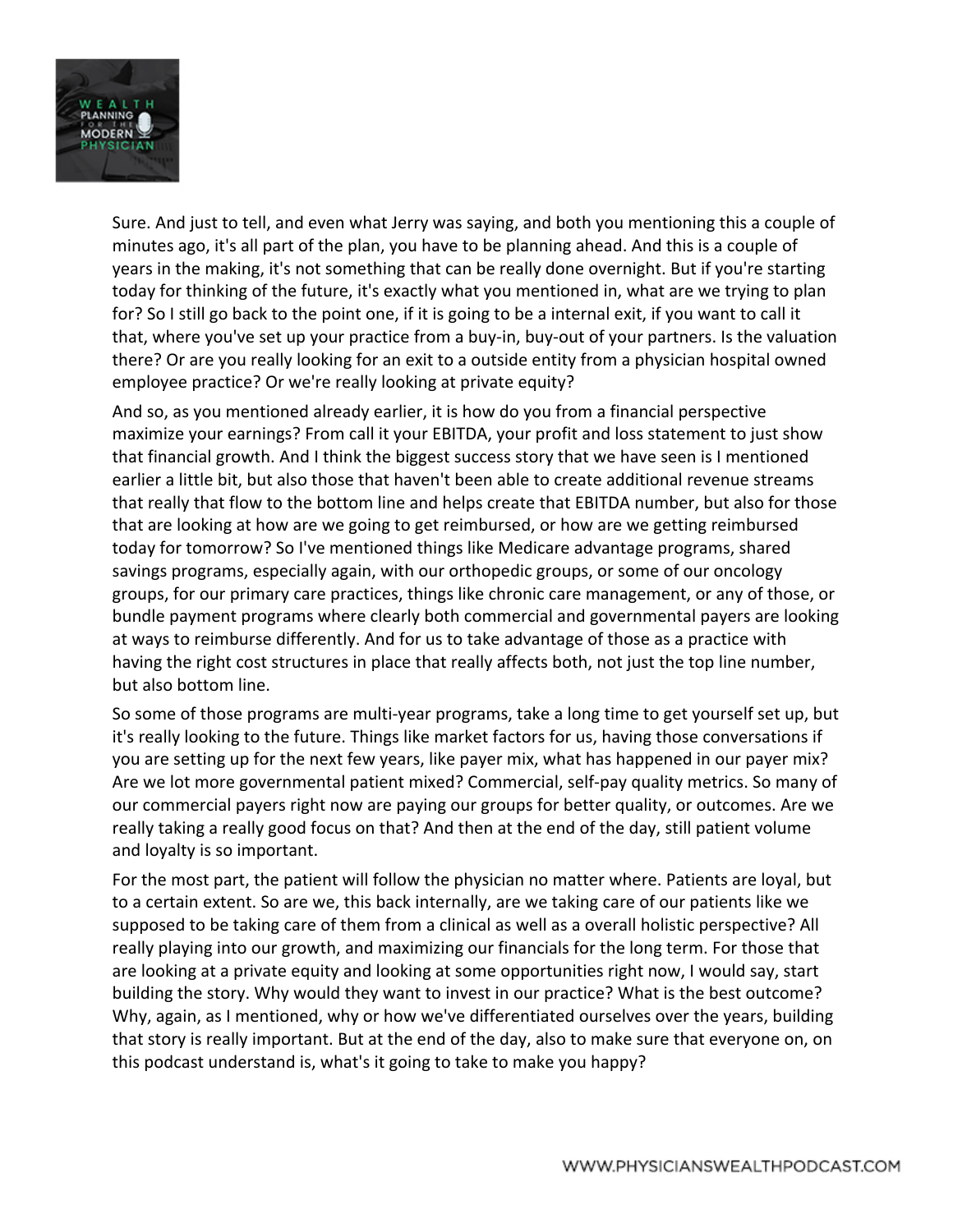

For sure financial is a big, important part of that, but long term are they, even if they were selling to a private equity firm, do we want to be part of that group? Continue working for however many years? Is that the best outcome for your staff? For your other partners? So having that balance of knowing what's going to make you happy, what's going to make the best for your practice, those are questions, and what we talked about, but those are the questions, and things that we should be planning for today. Even if we're not going down that road for two years, five years down the road, or not doing it at all.

## David Mandell:

As we wrap here, because we're about out of time, you brought up a number of things that have come up in other podcasts too, which is really, I wanted to reiterate. One is, the things you might do regarding an exit to look at your payer mix, to look at your EBITDA, to get financially better. Even if you don't end up selling, you're going to just improve your practice and your profitability, which goes to the partners. So it's a good process to do, regardless of whether you're selling anyway. You're just making the practice more valuable, more viable, and more strong. So that's one thing. It's a process that those of you listening could be thinking about, and could seriously consider going down, whether you think you might sell or not. The second point is, think about day two, which is not just day two, but year two, after you've sold, are you going to be happy?

You might have some more money in your pocket, but your income will probably go down. Jerry and I have talked about that from a personal financial perspective. OJM often plays a role, and it has over the last five to 10 years because clients have come to us saying, what do you think of this deal? Well, we're really more on the personal side. We're not experts like you to say, oh, that's a good deal. They use it the other deals, we don't have that perspective. But we can say, well, this is what your income will be afterwards. Here's where your windfall will be, net of taxes. And if we invest it this way, here's where you'll be, you're closer or farther, or much closer, or not much of an impact on your financial goals. And that's, I think Ronnen is what you're getting to, is you're going to be happy at the end of the day.

Plus you've got staff you might be considering, et cetera, so these considerations are very similar to what one of our guests who is an investment banker was saying, which is think about not only the financial, but what's it going to look like afterwards, and how it fits your personal goals.

So I know there's a lot of stuff we didn't get to, but I really try to keep this at 30 minutes, because as we said, at the end of the day, these docs don't have a lot of time, most of us don't. So I wanted to keep it at around the 30 to 35 minute limit. So I assume, or I am sure, I will say, that we'll have you guys on again to talk about other topics in the future. So with that, Ronnen and Jerry, thanks so much for being on.